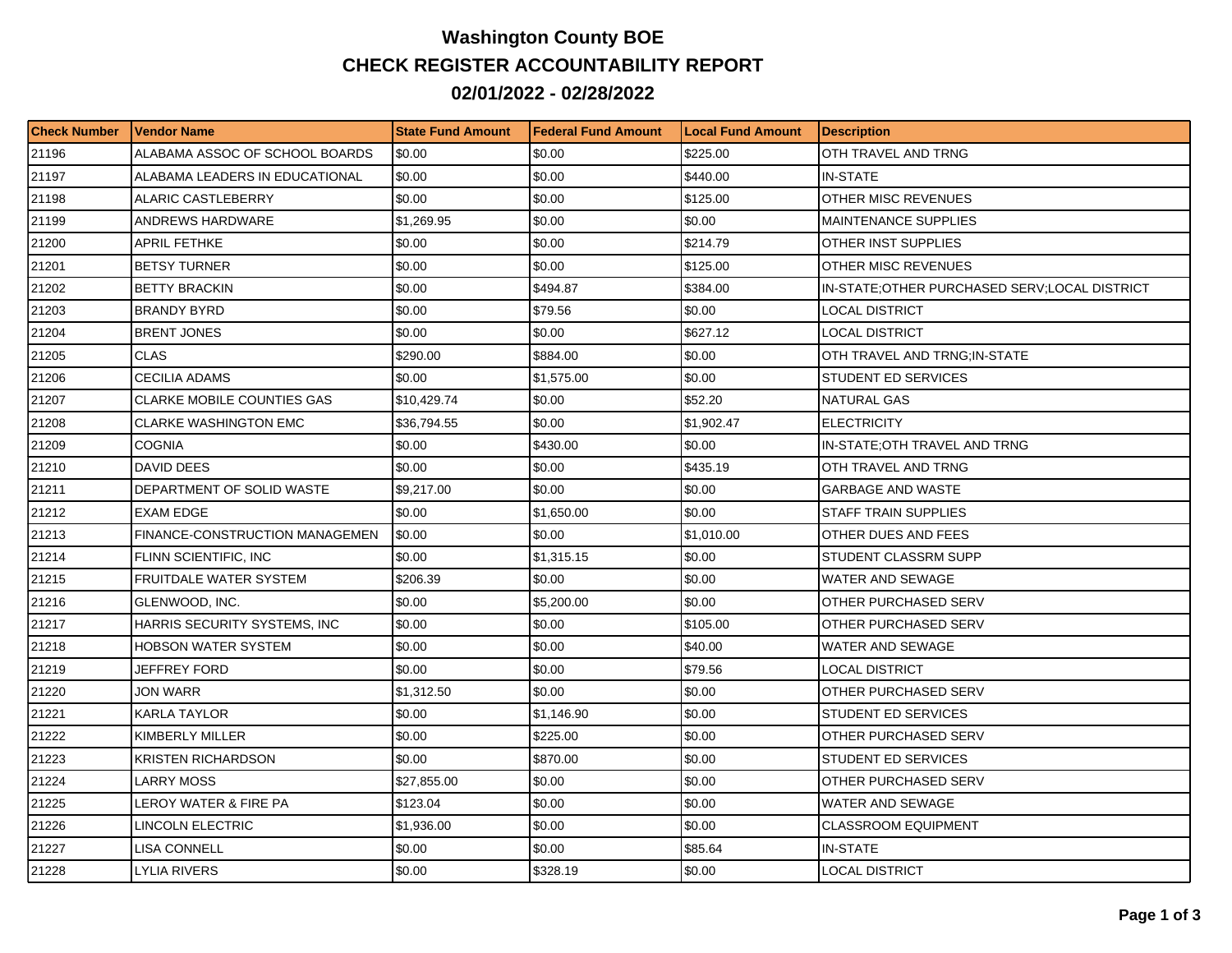| <b>Check Number</b> | <b>Vendor Name</b>                  | <b>State Fund Amount</b> | <b>Federal Fund Amount</b> | <b>Local Fund Amount</b> | <b>Description</b>                         |
|---------------------|-------------------------------------|--------------------------|----------------------------|--------------------------|--------------------------------------------|
| 21229               | MCGRAW-HILL COMPANIES               | \$0.00                   | \$13,192.67                | \$0.00                   | STUDENT CLASSRM SUPP                       |
| 21230               | MCINTOSH WATER WORKS                | \$1,728.32               | \$0.00                     | \$0.00                   | WATER AND SEWAGE                           |
| 21231               | MILLRY COMMUNICATIONS               | \$173.38                 | \$0.00                     | \$1,390.07               | TELEPHONE                                  |
| 21232               | MILLRY WATER WORKS                  | \$349.22                 | \$0.00                     | \$0.00                   | <b>WATER AND SEWAGE</b>                    |
| 21233               | OLEATHA ANDERSON                    | \$0.00                   | \$173.16                   | \$0.00                   | OTH TRAVEL AND TRNG                        |
| 21234               | PACE ANALYTICAL SERVICES LLC        | \$1,888.00               | \$0.00                     | \$0.00                   | OTHER PURCHASED SERV                       |
| 21235               | QUILL CORPORATION                   | \$0.00                   | \$2,855.08                 | \$0.00                   | STUDENT CLASSRM SUPP;CLASSROOM EQUIPMENT   |
| 21236               | RANDI KNAPP                         | \$0.00                   | \$1,005.00                 | \$0.00                   | STUDENT ED SERVICES                        |
| 21237               | <b>ROOKIE AUTOMOTIVE</b>            | \$222.28                 | \$0.00                     | \$0.00                   | <b>VEHICLE PARTS</b>                       |
| 21238               | ROOKIE AUTOMOTIVE                   | \$1,076.99               | \$0.00                     | \$0.00                   | VEHICLE PARTS                              |
| 21239               | SAMANTHA WILLIAMS                   | \$0.00                   | \$160.88                   | \$0.00                   | LOCAL DISTRICT                             |
| 21240               | <b>SCHOOL SPECIALTY</b>             | \$0.00                   | \$2,617.98                 | \$0.00                   | STUDENT CLASSRM SUPP                       |
| 21241               | TEACHER SYNERGY, LLC                | \$0.00                   | \$221.66                   | \$0.00                   | STUDENT CLASSRM SUPP                       |
| 21242               | TURNER ONDERDONK KIMBROUGH          | \$0.00                   | \$0.00                     | \$4,135.00               | LEGAL FEES                                 |
| 21243               | THE UNIVERSITY OF ALABAMA           | \$0.00                   | \$0.00                     | \$150.00                 | OTH TRAVEL AND TRNG                        |
| 21244               | THE UNIVERSITY OF ALABAMA           | \$0.00                   | \$0.00                     | \$150.00                 | OTH TRAVEL AND TRNG                        |
| 21245               | THE UNIVERSITY OF ALABAMA           | \$0.00                   | \$0.00                     | \$350.00                 | OTH TRAVEL AND TRNG                        |
| 21246               | UTILITIES BOARD TOWN OF CHATOM      | \$2,237.13               | \$0.00                     | \$50.00                  | WATER AND SEWAGE                           |
| 21247               | WILLIAMS BROTHERS CONTRACTORS       | \$12,580.00              | \$0.00                     | \$0.00                   | OTHER PURCHASED SERV                       |
| 21248               | <b>ALLISON CRAGER</b>               | \$229.32                 | \$0.00                     | \$0.00                   | LOCAL DISTRICT                             |
| 21249               | ARROW EXTERMINATORS, INC.           | \$0.00                   | \$0.00                     | \$324.00                 | OTHER PURCHASED SERV                       |
| 21250               | A T & T (BELLSOUTH)                 | \$415.07                 | \$0.00                     | \$0.00                   | TELEPHONE                                  |
| 21251               | <b>BUMPERS OIL CO., LLC</b>         | \$20,029.22              | \$0.00                     | \$1,065.82               | FUEL-DIESEL;FUEL-GASOLINE                  |
| 21252               | <b>CLAS</b>                         | \$0.00                   | \$290.00                   | \$0.00                   | OTH TRAVEL AND TRNG                        |
| 21253               | <b>CCS</b>                          | \$8,481.00               | \$59,891.22                | \$10,707.84              | CLASSROOM EQUIPMENT; OTHER INST SUPPLIES   |
| 21254               | CENTRAL PAPER CO., INC.             | \$0.00                   | \$0.00                     | \$4,985.85               | JANITORIAL SUPPLIES                        |
| 21255               | <b>CINTAS</b>                       | \$433.24                 | \$0.00                     | \$0.00                   | OTH VEHICLE SUPPLIES; MAINTENANCE SUPPLIES |
| 21256               | <b>CRAGER HEATING &amp; AIR LLC</b> | \$11,250.00              | \$0.00                     | \$0.00                   | <b>MAINTENANCE SUPPLIES</b>                |
| 21257               | D & D AUTO SUPPLY                   | \$11.97                  | \$0.00                     | \$0.00                   | VEHICLE PARTS                              |
| 21258               | DADE PAPER CO.                      | \$684.80                 | \$0.00                     | \$0.00                   | OTH VEHICLE SUPPLIES                       |
| 21259               | <b>DAVISON OIL</b>                  | \$349.02                 | $\$0.00$                   | \$0.00                   | <b>IOIL AND LUBRICANTS</b>                 |
| 21260               | DEMCO, INC                          | \$351.66                 | \$0.00                     | \$0.00                   | <b>LIBRARY BOOKS</b>                       |
| 21261               | <b>EVANGELIA GREVENITIS</b>         | \$0.00                   | \$1,800.00                 | \$0.00                   | OTHER PURCHASED SERV                       |
| 21262               | FIVE POINT SEWER DISTRICT           | \$900.00                 | \$0.00                     | \$0.00                   | <b>WATER AND SEWAGE</b>                    |
| 21263               | HARRIS SECURITY SYSTEMS, INC        | \$0.00                   | \$0.00                     | \$964.42                 | OTHER PURCHASED SERV                       |
| 21264               | LITERACY RESOURCES, LLC             | \$0.00                   | \$415.74                   | \$0.00                   | <b>STAFF TRAIN SUPPLIES</b>                |
| 21265               | <b>INTERSTATE BATTERIES</b>         | \$2,759.99               | \$0.00                     | \$0.00                   | <b>VEHICLE PARTS</b>                       |
| 21266               | <b>KRISTEN RICHARDSON</b>           | \$0.00                   | \$2,880.00                 | \$0.00                   | OTHER PURCHASED SERV                       |